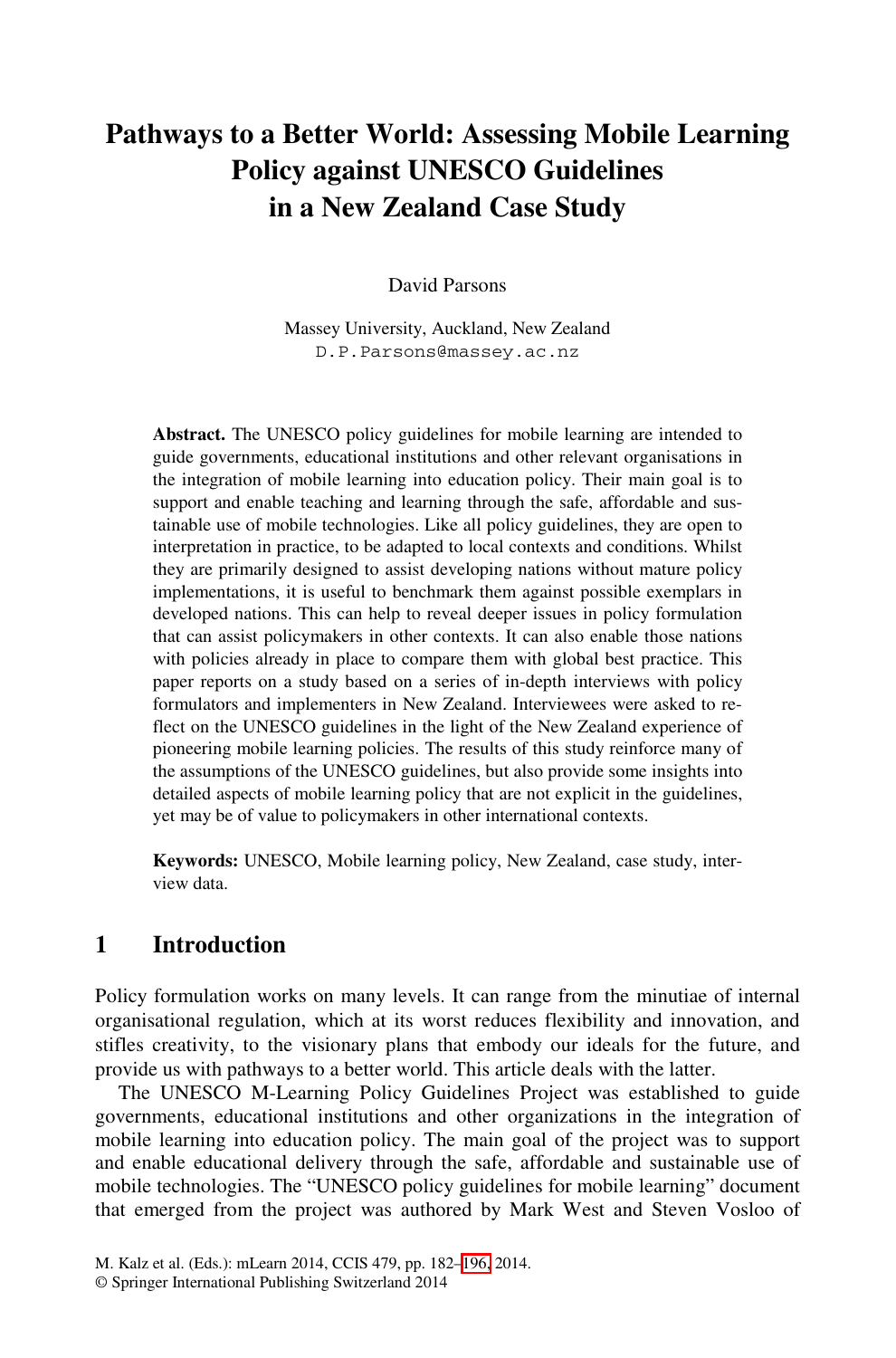UNESCO, but contributors to the policy guidelines came from more than twenty countries [1]. The guidelines themselves are intended to be broadly applicable to all levels of educational delivery and all nations, but of course the expectation is that the guidelines will be tailored to local contexts when being used to formulate policy. They are intended in particular to assist the implementation of policy in developing countries. However it may be helpful to examine current policy in developed countries as a way of evaluating how the policy guidelines relate to current practice. The guidelines are still in the process of gaining widespread visibility, but are likely to be increasingly used by policy makers across the world, so empirical investigation into the relationship between the policy guidelines and local policy implementation can provide us with valuable insights into their utility. This paper looks at mobile learning policy in New Zealand as a case study, interprets each of the UNESCO policy guidelines in the light of the local context, and explores to what extent the guidelines are currently embedded in national and local policy.

#### **2 Research Methodology**

The case study discussed in this paper addresses how mobile learning policy in New Zealand reflects the UNESCO guidelines. Since these guidelines address policy at both national and local level, and are intended for a range of different institutional types, the study investigates policy in the national government, local government, educational institution and commercial organisational contexts. A purposeful sample of policy makers and other relevant stakeholders (partly selected via snowball sampling) was chosen from a range of stakeholder institutions, and each of these representatives was interviewed using a semi-structured interview. Each of these interviews took approximately one hour, and was conducted face to face at the interviewee's place of work, where possible (6 interviews.) Where the interviewees could not be met face to face due to location, they were interviewed either by video call (2) or by telephone (1). Table 1 shows the interview subjects who kindly contributed to this study. Where direct quotes appear in the text, they are referenced by the name of the sector they represent.

The investigation process took a naturalistic, positivist approach, in that the emphasis of the questions was on the social realities of policy, primarily addressing 'what'-type questions with a fixed set of enquiries. A standard iterative analysis was applied to the data, beginning with data reduction (the interviews were recorded, transcribed and coded in NVivo) then seeking meaning through data display (supported by NVivo tools), and finally drawing some conclusions from the data [2].

In the interviews, the stakeholders were asked to comment on each of the main aspects of the UNESCO mobile learning policy guidelines. In each case, a statement was provided, based on summarising elements of the guidelines, and the interviewees were asked to comment on these statements in terms of (a) whether or not they agreed with the statements and (b) how they felt these statements were, or were not, reflected in their own experiences or professional opinions of mobile learning policy. The statements were: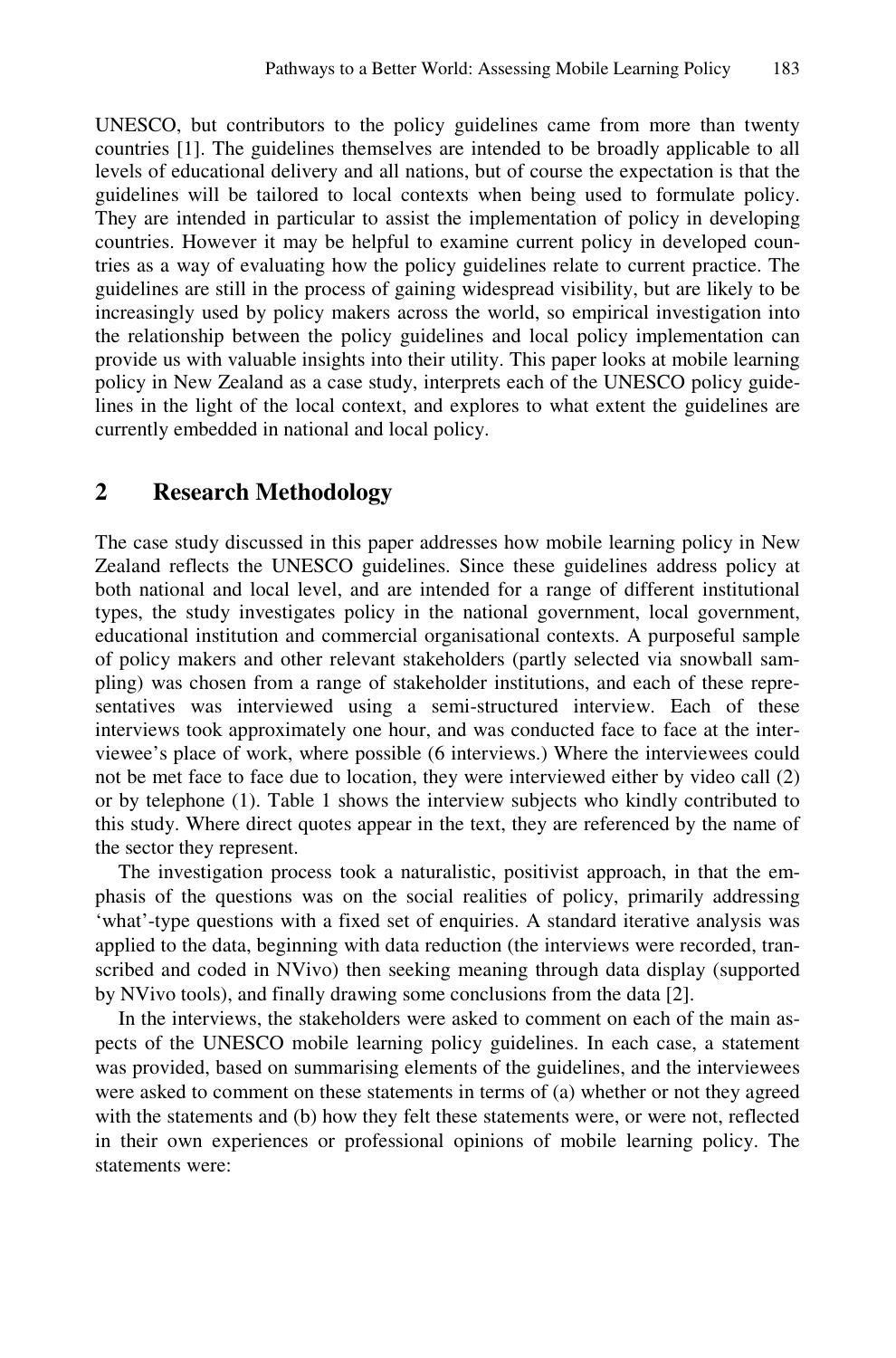- 1. That governments should create or update policies related to mobile learning within existing ICT in education policies. These policies should avoid blanket prohibitions of mobile devices.
- 2. That teachers are trained to incorporate mobile technologies into pedagogical practice.
- 3. That curriculum, educational resources and lesson plans are available to teachers via mobile devices.
- 4. That incentives are created for developers to build learning content specifically for mobile devices, including for local groups and languages
- 5. That gender equality is ensured for mobile students by encouraging women and girls as well as men and boys to leverage mobile technology for learning.
- 6. That connectivity options are expanded and improved while ensuring equity.
- 7. That strategies are developed to provide equal access for all, involving BYOD or central provision.
- 8. That safe, responsible and healthy use of mobile technologies are promoted, including digital citizenship and management of potential health risks.
- 9. That mobile technology is used to improve communication and education management, including the collection of educational information following a conflict or disaster.
- 10. That awareness of mobile learning is raised through advocacy, leadership and dialogue

In cases where the interviewees requested more detail on the statements, relevant extracts from the policy guidelines were referred to.

| <b>Sector</b>                          | Representative                      |
|----------------------------------------|-------------------------------------|
| National government (Ministry of       | Howard Baldwin (Manager, Sector     |
| Education)                             | Engagement)                         |
| School (Orewa College)                 | Kate Shevland (Principal)           |
|                                        | Mark Quigley (Deputy Principal)     |
| Commercial service provider (Isometric | Conrad Stewart (Managing Director)  |
| Solutions)                             |                                     |
| Educational trust (Manaiakalani Trust) | Dorothy Burt (Professional Learning |
|                                        | Programme Leader)                   |
| Educational researcher (University of  | Noeline Wright (Senior Research     |
| Waikato)                               | Officer)                            |
| Crown agency (Network 4 Learning)      | John Hanna (CEO)                    |
| Industry organization (NZTech)         | Candace Kinser (CEO)                |
| Local government organization          | Brett O'Riley (CEO)                 |
| (Auckland Tourism Events and           |                                     |
| Economic Development)                  |                                     |

**Table 1.** Interviewees who contributed to the study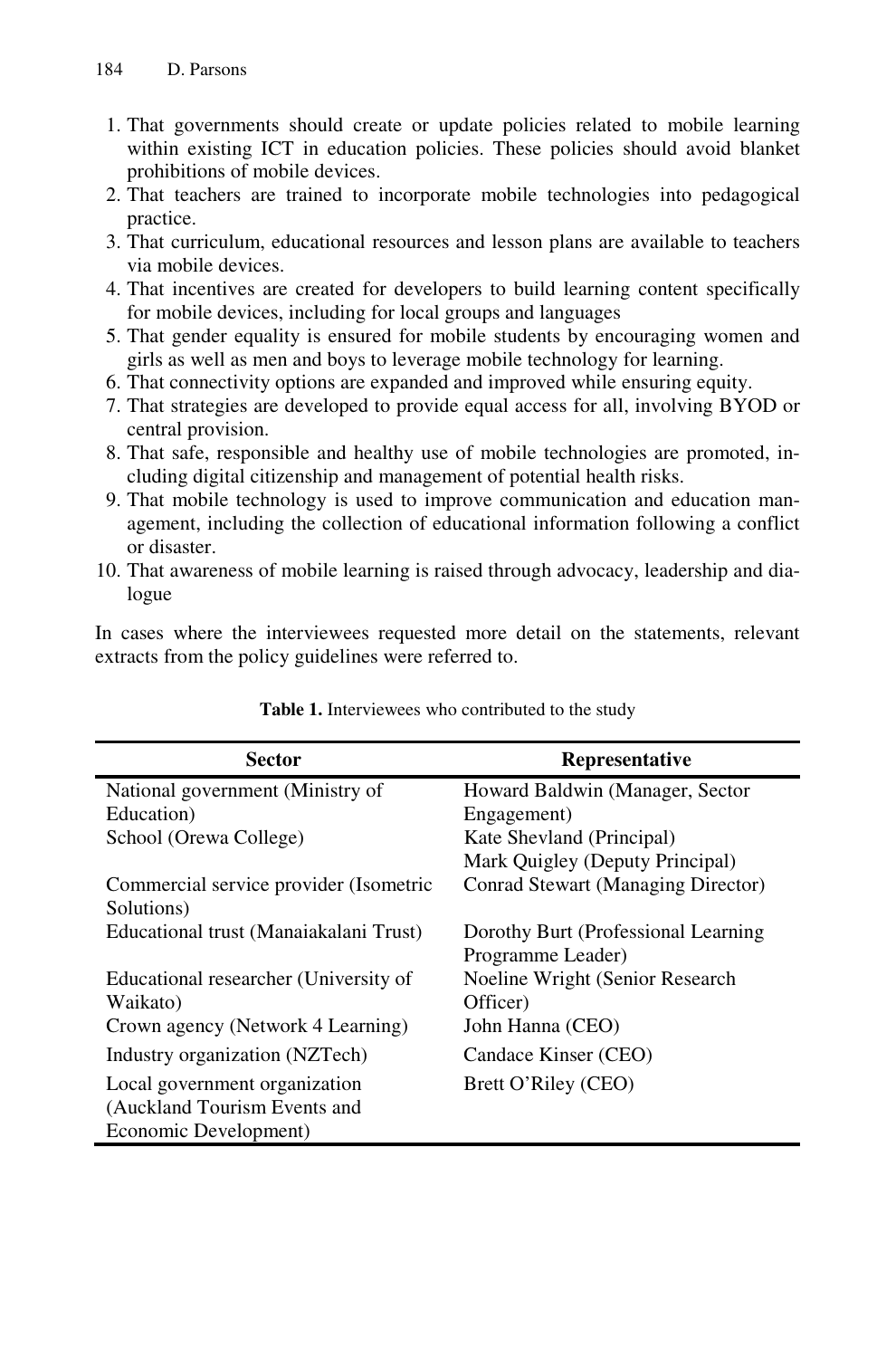#### **Research Model**

Figure 1 shows a research model derived from aspects of policy that appear in the literature. Policy guideline s may come from a number of sources. In this paper we focus specifically on the UNESCO guidelines, but there have been other examples [e.g. 3]. "The impact of mobile learning...has both shaped and been formed by national and [regional] policy" [4 p.14], thus existing practices and policies influence future policy formulation. Variations in context may also shape policy, for example in the United States 'Education leaders, perhaps sensing limited public or policy support, have not yet developed a strategy on how mobile learning should be deployed , or even if it should be used at all.' [5 p.5]. The research model was used to guide the coding process that was used to analyse the interview data, identifying how guidelines, policies/practices and contexts have informed, influenced and shaped policy formulation, and how policies, driven by that process, are enacted in practice.



**Fig. 1.** Research model of mobile learning policy

### **3 Analysis**

In this section, each of the main interview questions are addressed in turn, with related analysis themes explored in detail and illustrated with the voices of the interview subjects. However it is interesting to begin by reflecting on the result of a word frequency analysis of the interview data, which is shown in Figure 2. Whilst this is just an impressionistic view of the data, it nevertheless emphasises that policy is, in the end, all about people, and that thinking about schooling, and what we hope to achieve through it for our future citizens, is how policy is ultimately formed.



Fig. 2. Most frequent words from the interview data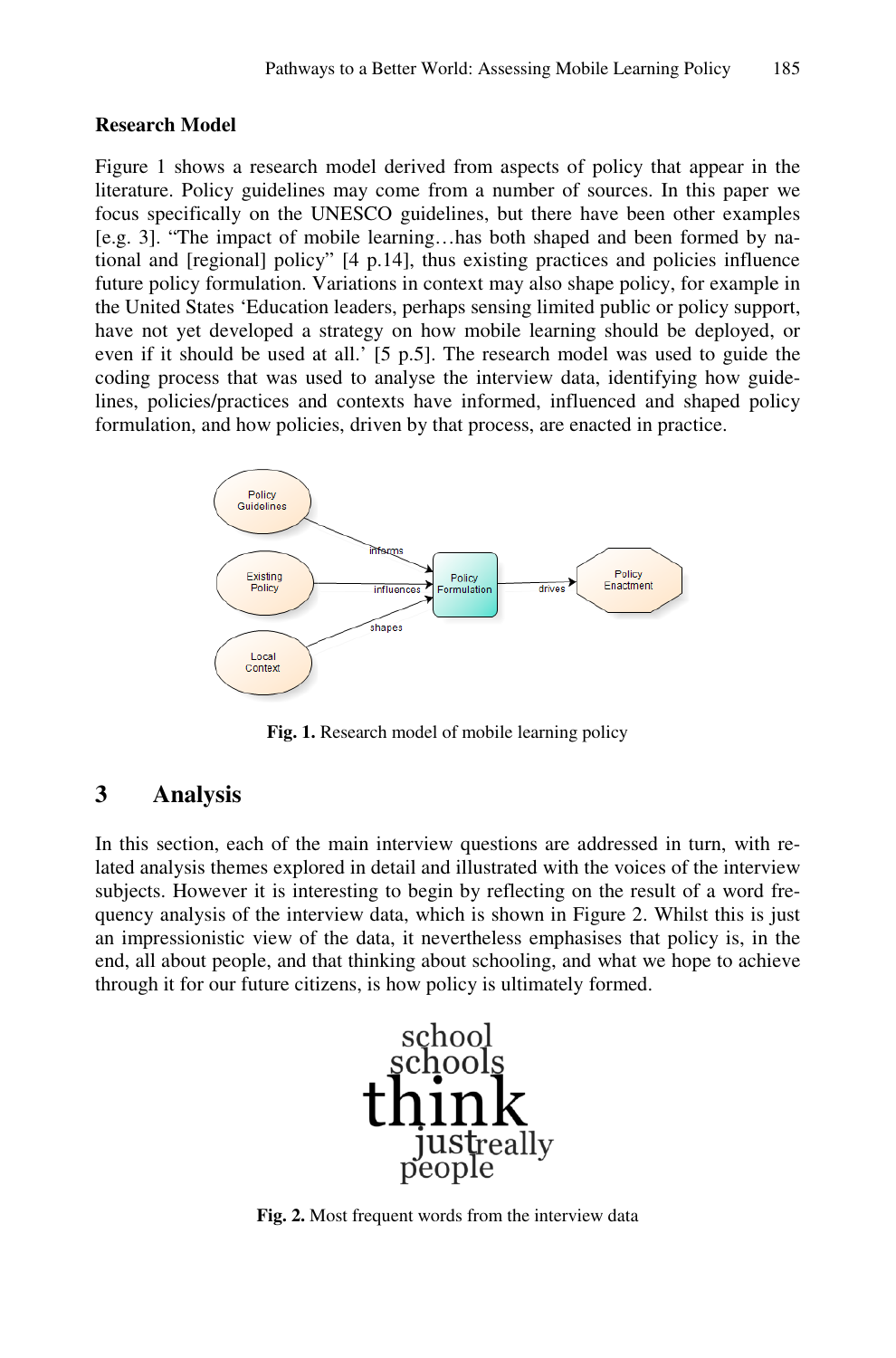#### **3.1 Creating or Updating Mobile Learning Policy**

The first interview question related to whether governments should create or update policies related to mobile learning, and if these policies should avoid blanket prohibitions of mobile devices. The main themes that emerged from this question were differing philosophical viewpoints, with both global and local forces acting on policy.

Although there was general consensus that governments should create or update mobile learning policies, the assertion that they should avoid blanket prohibitions of mobile devices raised some debate from different philosophical viewpoints. There is an argument, based on freedom of choice, that neither prohibition nor compulsion of mobile devices is appropriate.

*"Should they mandate the use or mandate the ban? I don't think either position is healthy."* – Crown Agency

Some schools in New Zealand have had explicit bans in the past [6], though it is not clear how many (if any) schools still have complete prohibition. On the other hand, there was also recognition that blanket bans are in some contexts a means of repression.

*"If the government say you can't have a mobile device for the Internet, because then you'll know what's going on in the country, that's an issue"* - School

There was also recognition that there were global changes that might impact local policy, but also an increasing emphasis on local, rather than national, action as the driver of policy change.

*"That's all been taken out of the hands of government. People are just using things and so I think it's not a government policy … a local policy, perhaps"* - School

Nevertheless, local policies that have been enacted are often derived from common templates provided by relevant organizations. In New Zealand, NetSafe [7] has developed a set of policy templates that schools can adapt to their own needs. These policy templates cover cyber safety policy and use agreements for staff and students at different school levels (primary, intermediate and secondary.)

*"A lot of schools start their policies off a NetSafe one because they can generate one quite quickly … very generic but it's New Zealand generated."* – Commercial Service Provider

#### **3.2 Teacher Training with Mobile Technologies**

The analysis of the policy guideline that teachers should be trained to incorporate mobile technologies into pedagogical practice focused mostly on digital skills requirements and their impact on teacher training institutions. This aspect of policy was seen as particularly important by many of the interviewees, though the term 'teacher education' was felt to be more appropriate than 'teacher training' by our educational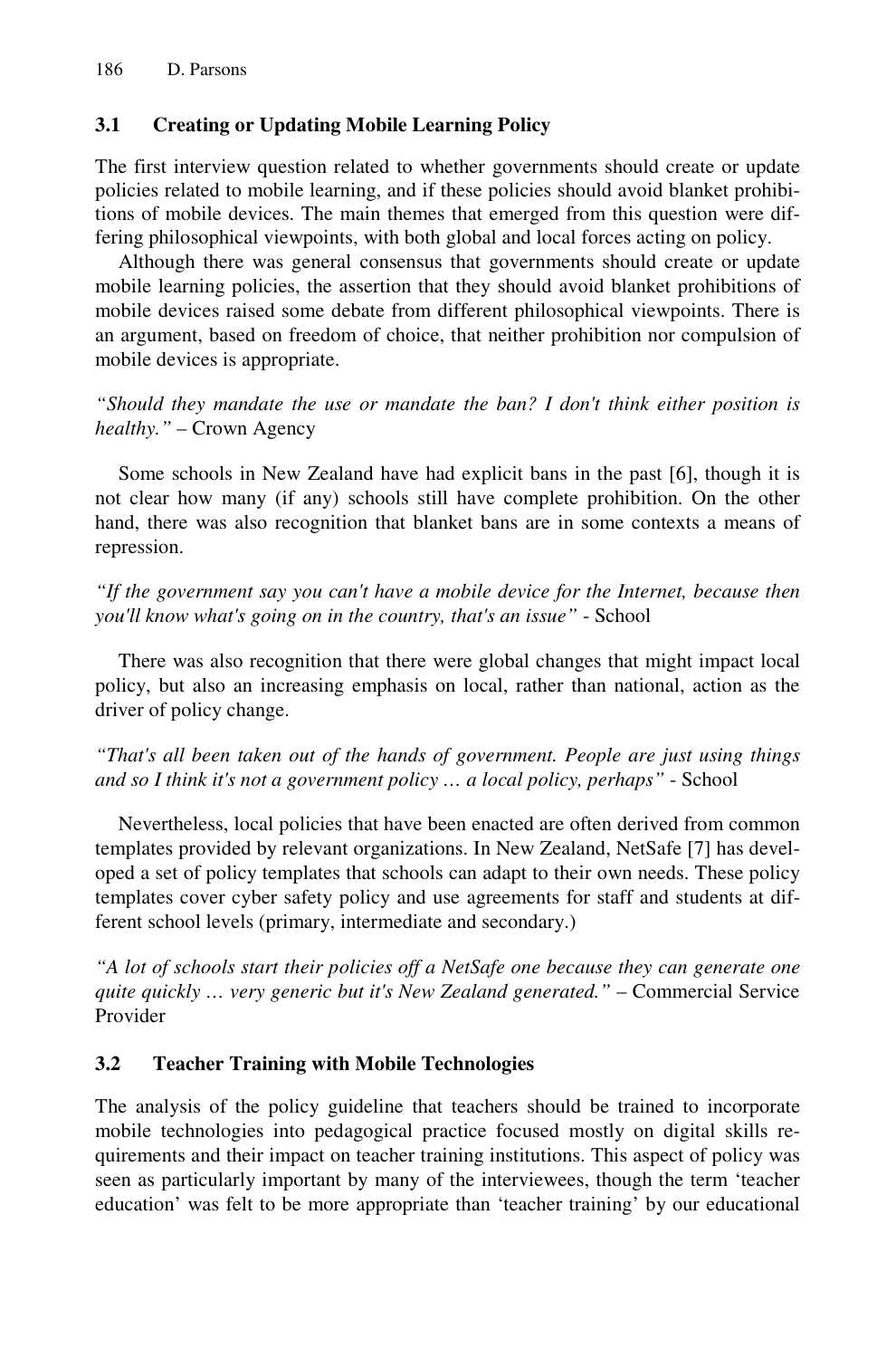researcher. A point that was made by more than one interviewee was that common assumptions about young people having good digital skills due to being 'digital natives' are incorrect, and that, in fact, new student teachers are likely to enter (and possibly leave) their professional education with traditional, conservative views of teaching, and poorly developed digital skills, despite their familiarity with social media.

*"You get the new grads who come in and, because they're on Facebook all the time, think they know all there is to know"* - Educational Trust.

 *"[the students] seriously speak out now about how frustrating it is to have a teacher come in front of them in February and not know how to run a digital learning environment for them" –* Educational Trust

*"[new teachers are] good at the social media, games that sort of thing, as are all young people that we employ probably, but actually using it in a more constructive way needs training"*- School

A number of solutions to this problem, some of which are already being piloted, were proposed to address this problem.

*"One of the programs that we run is for ordinary teachers in our schools…2 day intensive blocks in the holidays, we learn after school, we support them in their classes"* – Educational Trust

*"We didn't get funding from the ministry but Google gave us a significant amount of money … we've taken 10 beginning teachers … they are going through a digital immersion programme" -* Educational Trust

*"Selecting out master teachers…if you want to be a teacher you actually get apprenticed to one of them...it changes the whole nature of how we train teachers*" - School

*"The new Masters of Teaching for instance, that this university's just begun as a pilot, one of the underpinning things is about digital literacy"* - Educational Researcher

From these concepts a theme of institutional change emerged to balance the rapid evolution of digital skills requirements in the teaching profession. In particular, it can be seen that new concepts in teacher education are being developed.

#### **3.3 Educational Resources Available through Mobile Devices**

This aspect of the policy guidelines states that curriculum, educational resources and lesson plans should be made available to teachers via mobile devices. A number of perspectives on this guideline emerged from the interviews. While it was generally acknowledged that resources should be made available through mobile devices, a number of subjects felt that this was in most cases just an extension of materials being available in digital formats, regardless of whether a mobile device was used to access the material.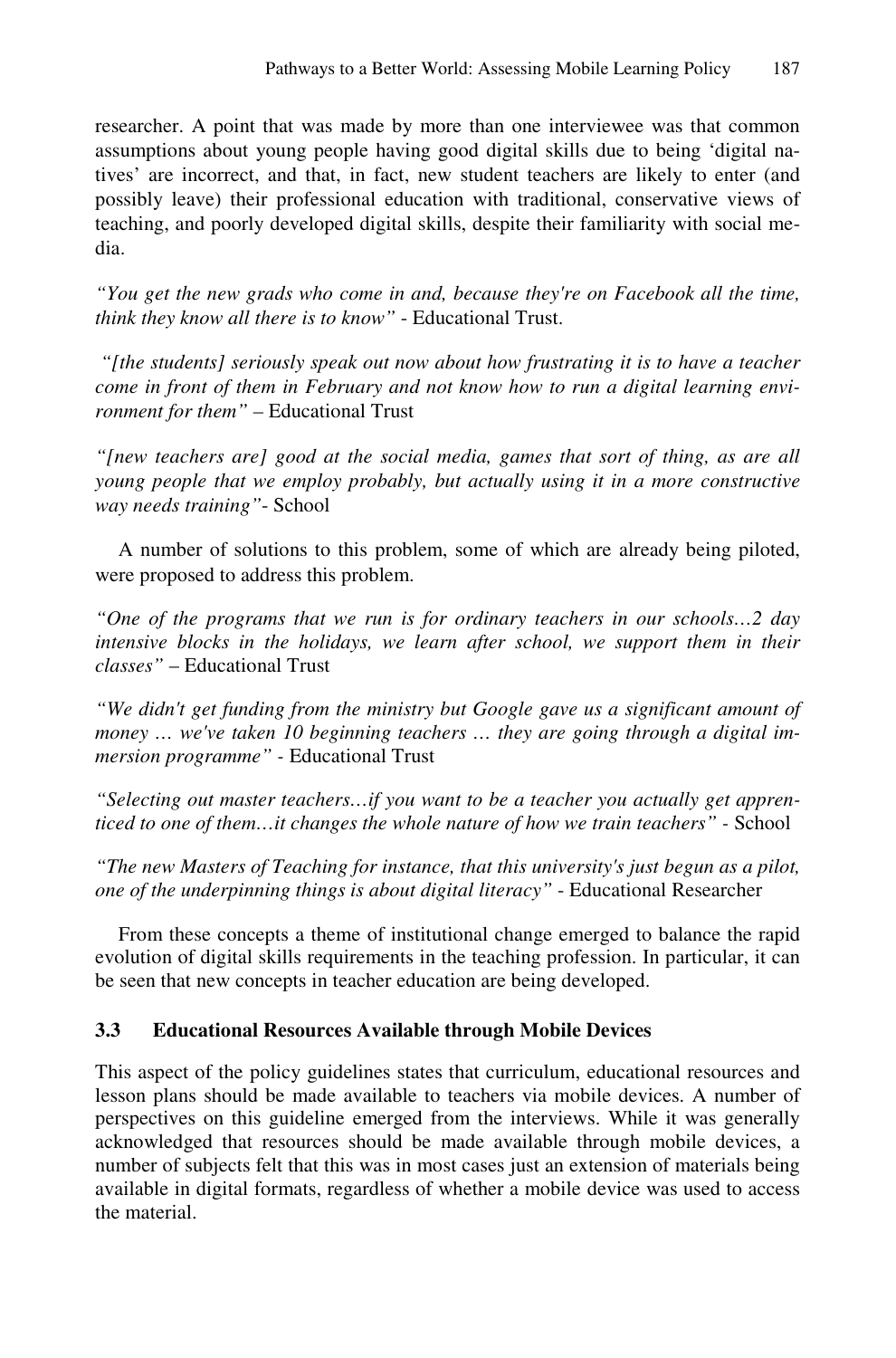*"The curriculum in New Zealand and educational resources are available already online so that makes them available via mobile devices"* - Educational Researcher

The issue of local context was important in this particular question, since it was felt that making specific curricular material available was more relevant in countries with fixed materials for a national curriculum, and not in countries where teaching content is more locally managed.

*"In some other countries there's much more central provision of curriculum resources"* – School

There was also some scepticism of the value of making lesson plans available.

*"A lesson plan is only as good as the teacher teaching it and the class you're teaching it with, so a lesson plan is never a Silver Bullet."* – Educational Researcher

The issue of creative commons was also raised. This was seen as important by a number of interviewees to ensure that the correct copyright status was conferred on shared material.

#### **3.4 Incentives to Develop Learning Content**

The analysis related to the guideline that incentives are created for developers to build learning content specifically for mobile devices, including for local groups and languages, centred mainly on the conflicting pressures of cost and quality. In New Zealand, the issue of local language is perhaps more important than in many other countries, due to the status of the indigenous Māori language, Te Reo, and the support of Māori language learning is of strategic importance to education in New Zealand [8]. Fishman stresses the role of technology in sustaining indigenous languages [9], and significant efforts have been made to develop mobile learning tools for the Maori language [10].

In their responses, the interviewees highlighted the issues of cost versus quality (including local relevance.) There are clearly a number of forces at play in this area which make for complex decision making. On the one hand, the move towards everyone publishing themselves using social media and Web 2.0 tools has led to a common perception that content should be free.

*"People have the mind-set that you can get everything for nothing and why would I pay? … it's not that people can't afford it but we become accustomed to thinking it's like air, why would you pay for it?"* – School

However, a problem with free resources is that they often lack the quality control processes that would be put in place by a professional publishing house.

*"If you look back at the current model of producing resources…what comes out the other end is something that's suitable for lots of people. When you've got an individual producing something … those checks and balances are not in there any more."* – School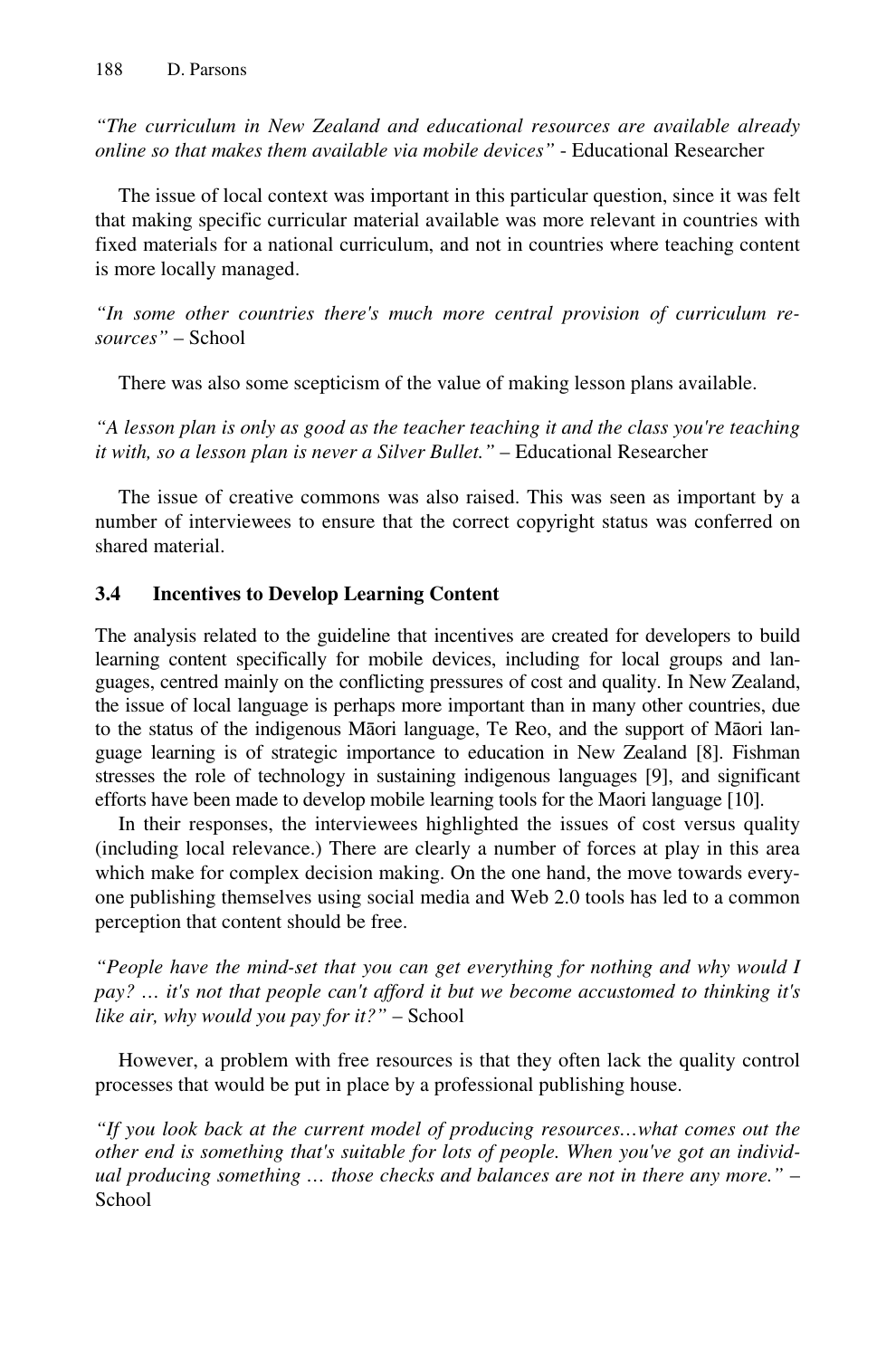Perhaps as a result of the competition between free and purchased content, and the pressures on traditional publishers to compete by migrating their content to digital formats, new online forms of content delivery have become relatively more expensive:

*"The school has a \$10,000 spend a year, say, on textbooks, where we get five years of use. The model the publishers are talking about at the moment is 'we'll give you access to our textbook for one year and then it disappears', which adds up to a lot more than \$10,000, much more expensive."* – School

Thus there are competing pressures in the area of content generation, and it is clear that market forces alone may not deliver all that is required. This is particularly true where minority culture and languages need to be sustained and promoted.

*"We need to ensure that the unique elements of New Zealand's culture are reflected in content."* – Ministry of Education

This may mean that targeted incentives will be required to support digital content in minority languages, if market forces will not deliver these resources.

*"If the cash is predominantly English or Mandarin the developers and content producers will go where the cash is. From an equity perspective…maybe there needs to be some incentives for content developers and producers to deliver in as many languages as the world thinks is appropriate."* – Crown Agency

#### **3.5 Gender Equality**

The guidelines recommend that gender equality is ensured for mobile students by ensuring women and girls as well as men and boys can leverage mobile technology for learning. Although all respondents supported the concept of gender equality in principle, there were some views on specific contexts and aspects that were highlighted. A number of the interviewees noted that the introduction of BYOD into schools has addressed some aspects of the digital divide through access to ICTs. This theme was certainly picked up by some of the interviewees, for example regarding the effect in the classroom of each child having their own device, removing any digital access divide that might have previously existed.

*"All the girls having digital device…being in charge"* – Local Government Organization

Device access is not, of course, the only digital divide. Possession of ICT is "not only a matter of material resources but also of the attractiveness of this technology and the necessary skills to use it among people of different age and gender" [11 p.319]. The potential attractiveness and new affordances of mobile technology, specifically to female students, compared to older industrial images of technology, was noted in some of our interviews.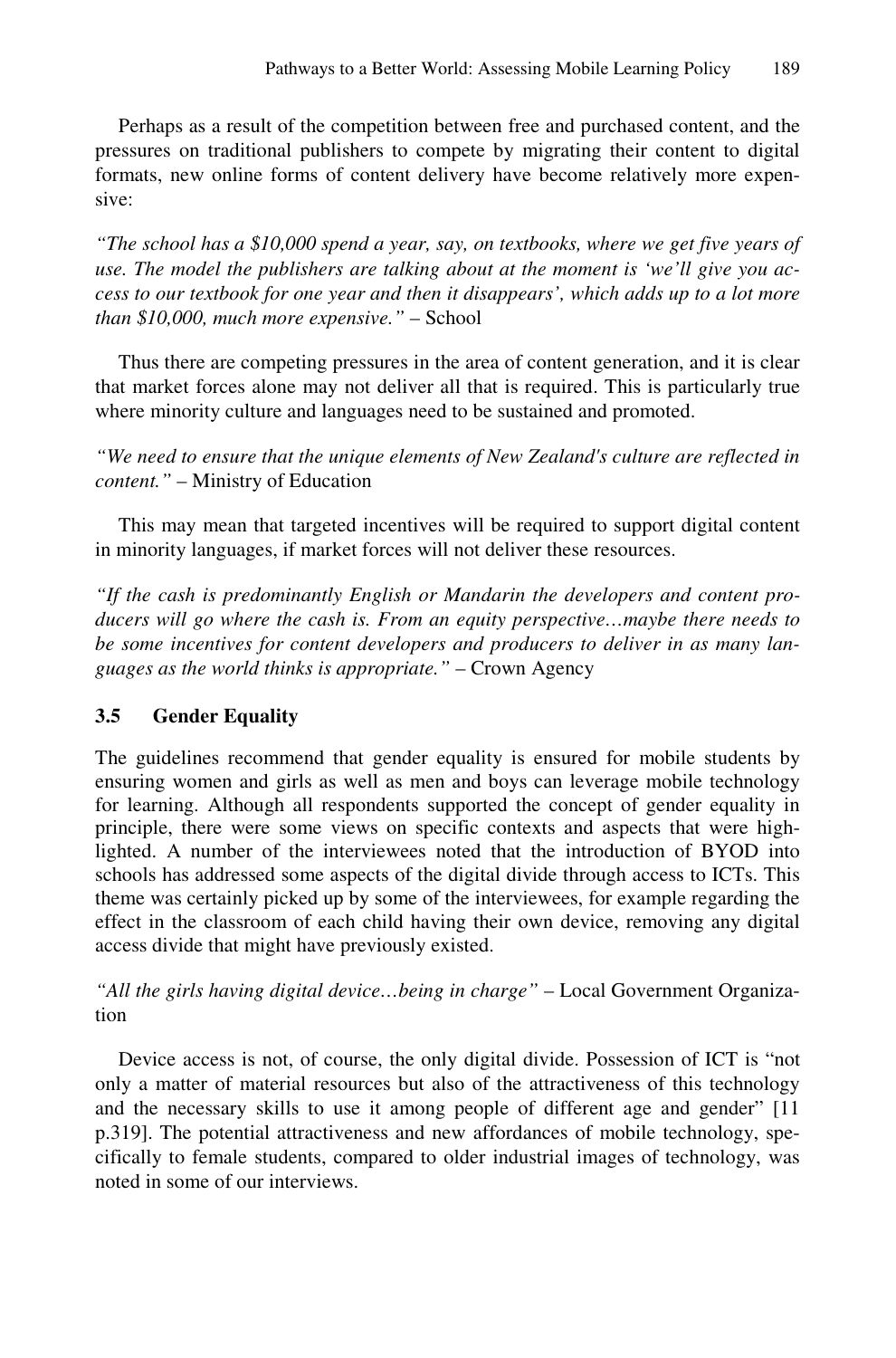*"It is different with something like mobile technology which is I guess 'cleaner' and maybe lends itself to more visual thinking"* - School

A common response from the interviewees was that in New Zealand schools, gender inequality was not a distinct challenge, at least when compared to socio-economic inequalities, which were generally seen as more pressing. Indeed it is recognised from previous research that gender inequality in information technology in education varies from country to country. For example Reinen and Plomp [12] noted that the United States and Bulgaria were, for different reasons, much more gender equal in ICT education than many other nations. New Zealand was not included in their data but would likely follow the United States' model (e.g. in terms of home access to computers and female role models) and be more gender equal than many other nations.

If gender imbalance was seen to be being addressed in a positive way for female students, there was also a potential down side. One interviewee commented that girls seemed to be increasingly doing better than boys in some schools.

*"It seems to be the boys who've got more barriers at co-ed schools"* – Educational Trust

This idea has certainly gained a lot of traction in recent years in a number of countries. In the UK, for example, there is concern at the underachievement of boys in national assessments [13]. Evidence from the OECD suggests that this is certainly the case in some subjects. However the picture is different when we focus on engineering and science, or higher degrees; "Efforts to increase mathematics and science performance among girls…can promote gender equality even further in education. Meanwhile, initiatives to break down gender stereotypes in fields of study and progressive corporate policies can increase women's employment opportunities." [14 p.4].

In fact the issue of gender inequality once female students leave school and enter the workforce was raised as more significant by some of the interviewees.

#### *"At a senior management level, the fortune 100 technology companies, less than 12 or 13 CEOs are female, 10% roughly, whereas I know at that level there's got the be women in industry who are capable."* – Industry Organization

This issue is of course not confined to the boardroom; "The lack of women in leadership positions is only a reflection of the low numbers of women in the sector overall" [15]. Recent international studies in the literature regarding women in the IT workforce are limited but there are many country specific studies that are illuminating. For example a study of ICT training in the UK suggested that education alone will not address the masculine norms of the IT industry, and will thus not remove barriers to participation [16].

*"The digital divide between genders tends to be around computer science and programming [we need] to make things more open for women to get involved in coding and application software development."* – Ministry of Education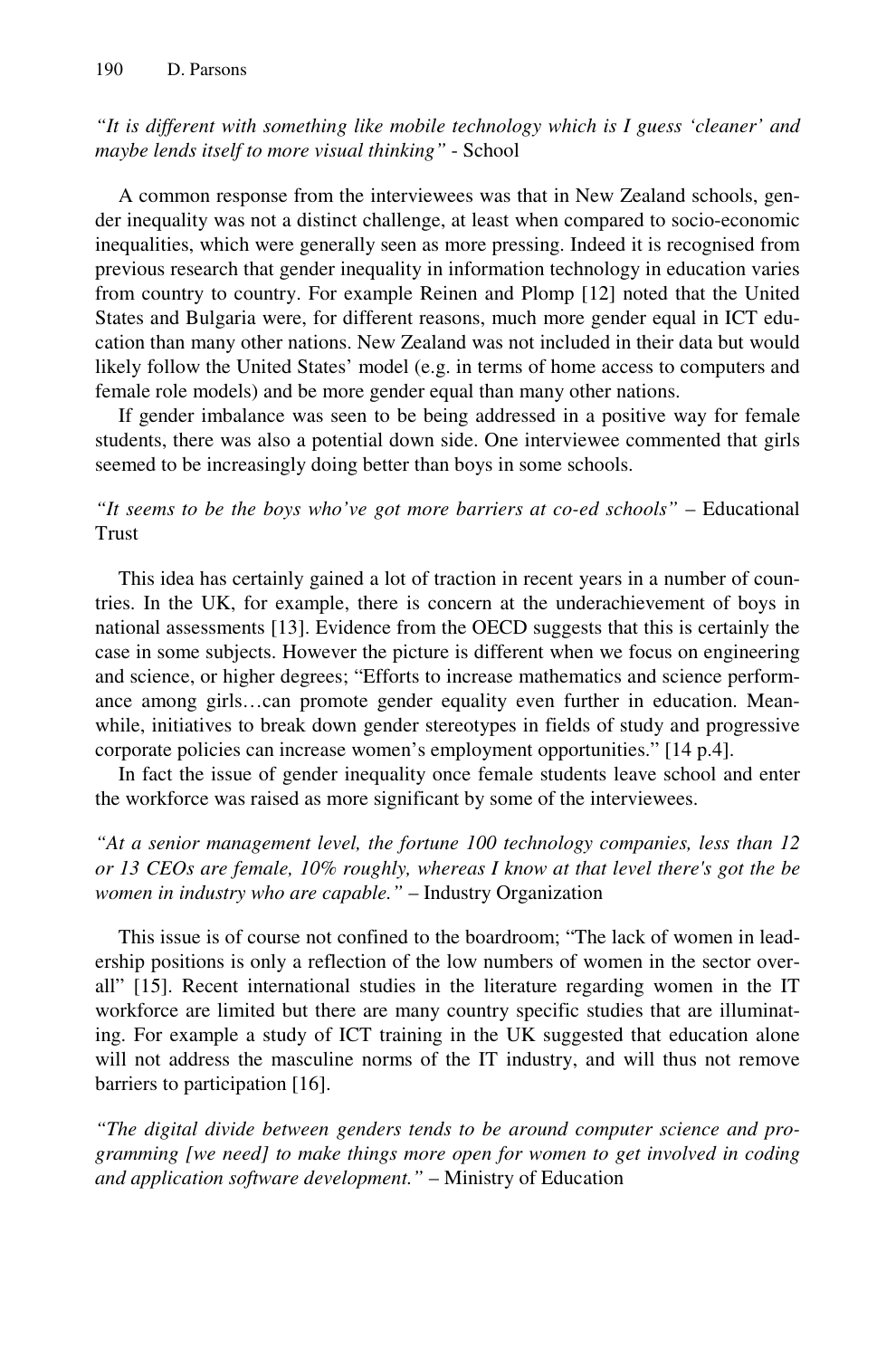#### **3.6 Connectivity and Equity**

The UNESCO guidelines recommend that connectivity options are expanded and improved while ensuring equity. In New Zealand, currently, a large scale government initiative to roll out broadband access to all schools is already well under way, such that it is possible to state that:

*"No matter where you are you going to get fibre, you going to get your network upgraded, you are going to have a wireless overlay, and the next bit of the puzzle is Network for Learning"* – Ministry of Education

This resonates with a common view that access to ICTs is becoming as much of a basic human right as many other aspects of modern societies.

*"Technology should be a right that we are able to extend access to much in the same way as health care and education"* – Industry Organization

It was, however, noted by more than one interviewee that a number of initiatives that have taken, or are taking, place rely on some kind of short term investment funding.

*"Subsidies are unsustainable over the long run"* – Local Government Organization

*"Hopefully [the teacher training initiative] will backfill into the teacher training system because certainly what they're doing is not a sustainable, affordable program"* – School

The analysis for this theme suggests that equitable access to mobile learning asks serious questions about socio–economic inequalities in wider society, and whether equality of access can not only be provided but be sustained over the longer term.

#### **3.7 Equal Access Strategies**

The UNESCO guidelines suggest that strategies are developed to provide equal access for all, which may involve various strategies for putting mobile devices into the hands of learners, whether that is based on a Bring Your Own Device (BYOD) approach, a leasing model, or some kind of centralized provision. The type of provision of mobile devices will have an effect on the nature of the activities that can be undertaken using them [17]. Thus decisions need to be made about the purpose of a BYOD programme when deciding on what types of device should be allowed, recommended or mandated. Having an open policy may potentially lead to difficulties in effectively delivering the curriculum.

*"You may paint yourself into a corner if you've not got a good enough device. Does that mean that the teaching has to go to the lowest common denominator?"* – Commercial Service Provider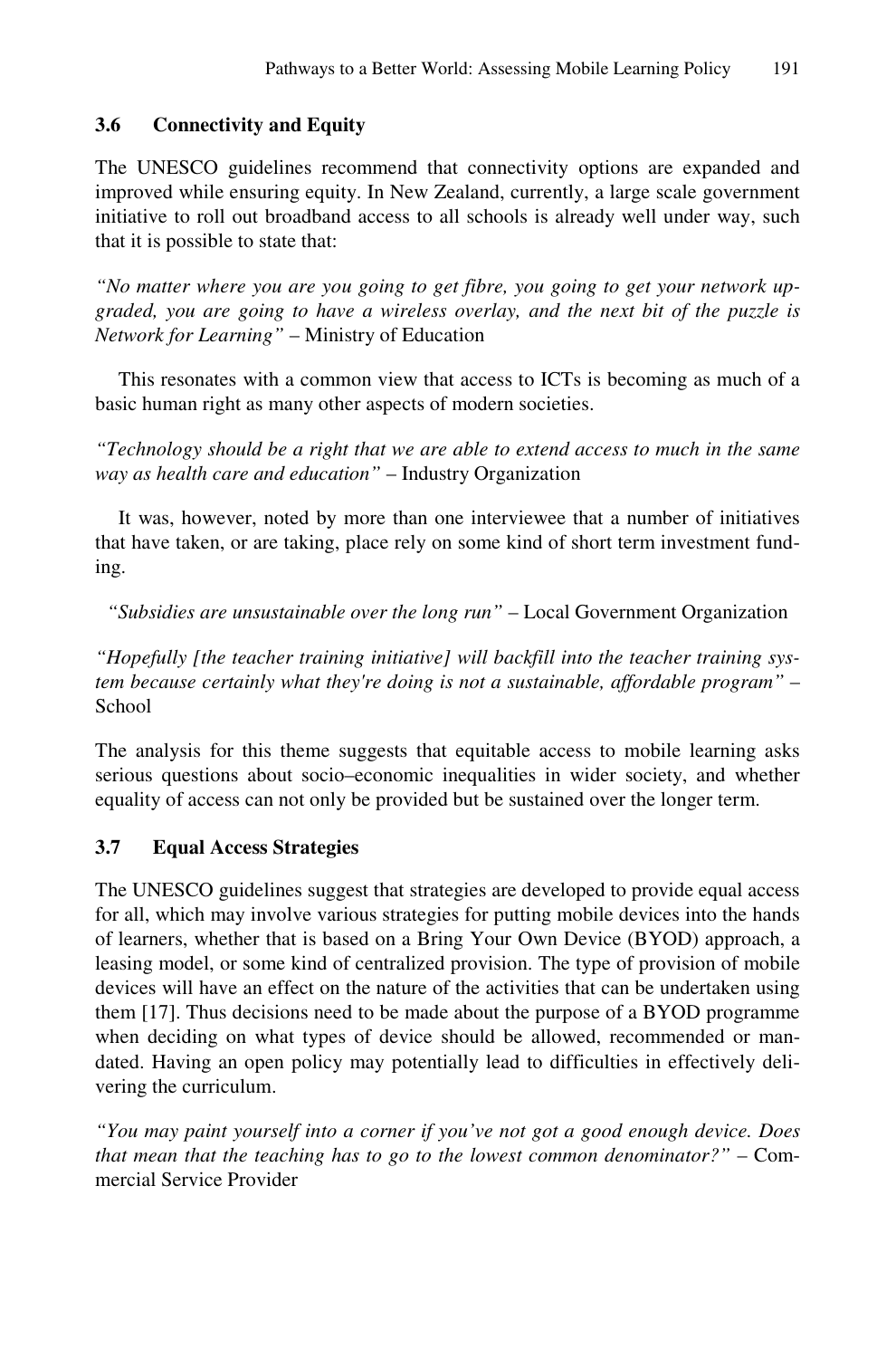However the main issue of BYOD is an economic one, so schools may feel the need to allow a mix of devices for financial reasons.

*"BYOD has got a bad name …. the schools call it 'device for learning' just because it seems to have got negative connotations…parents have to pay for a device"* - Commercial Service Provider

While BYOD approaches come with their own challenges, alternative models, where devices are controlled and managed by the school, may result in a lack of flexibility, and excessive management demands on the school's ICT support infrastructure.

*"You buy the computer from the school, it's a specific model, it gets attached to the domain. That's not BYOD any more, that's a domain computer and it's controlled by the school"* - Commercial Service Provider

One positive development as schools group together into larger clusters to negotiate procurement is that some economies of scale or even marketing power may become evident.

 *"We purchase more devices per year than [large individual schools] do and we have gone from being the amusement to having Apple come to us saying can we loan you 2 classes of iPads because you're not using our devices"* – Educational Trust

The analysis of this theme reveals that there are a number of different access models, and that cost issues may impact on parents, students and teachers in different ways, with no single model providing all the answers.

#### **3.8 Safe, Responsible and Healthy Use of Mobile Technologies**

The guidelines recommend that safe, responsible and healthy use of mobile technologies be promoted, including digital citizenship and management of potential health risks. This recommendation therefore covers both social and physical concepts of safety. A number of issues were raised by the interviewees around cyber safety. One of the more interesting comments was that the whole concept of 'safety' did not resonate with school students, and that other approaches had to be taken.

*"We don't like to use 'safe' because no child feels unsafe about anything; sex, drugs, the internet…kids just can't conceptualize any reason to be unsafe so we talk about being 'smart'"* – Educational Trust

Further, digital citizenship was defined as being much broader than just issues of online safety.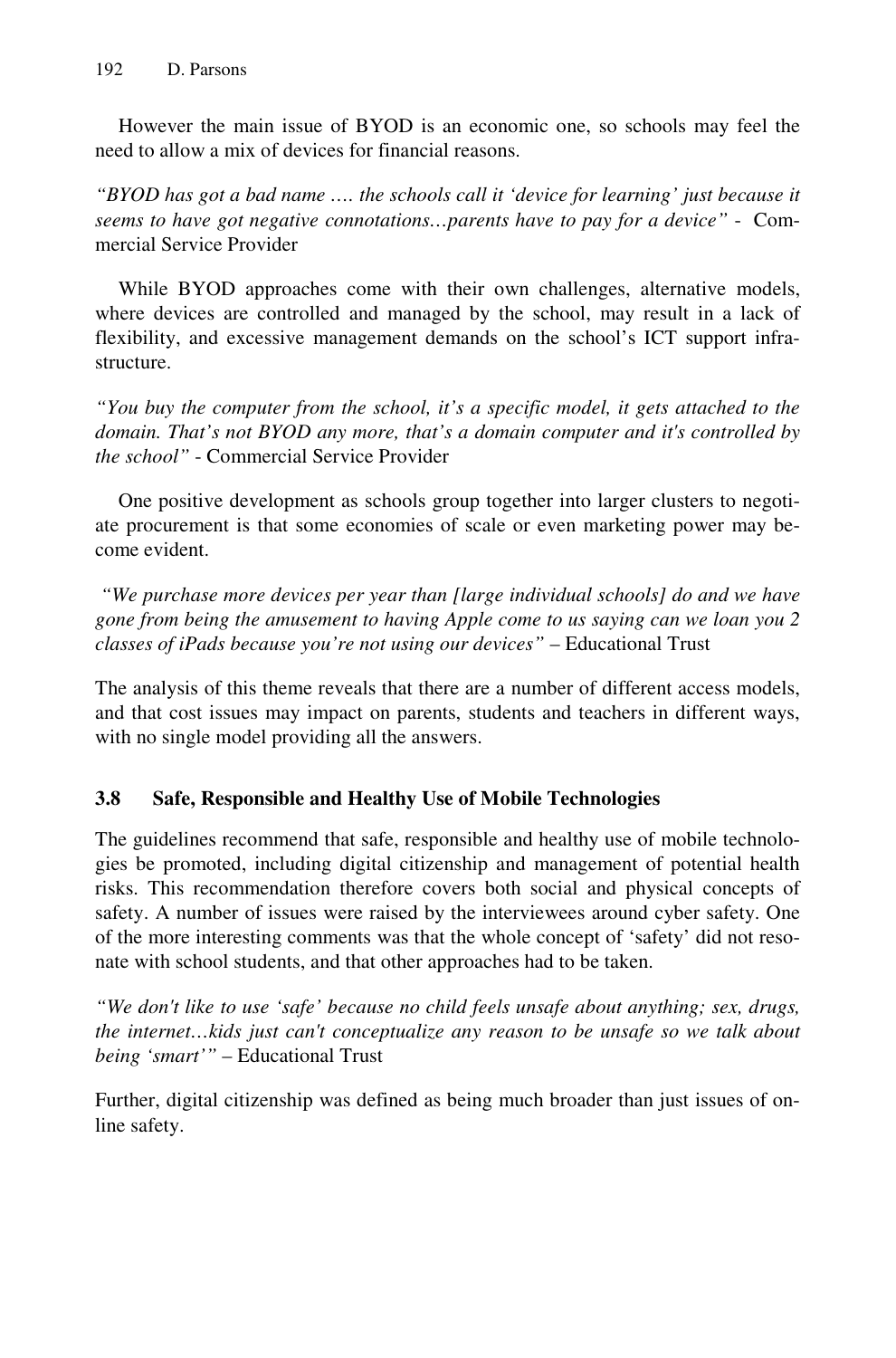*"Digital citizenship is more than just safe and responsible use. It's actually being deeply critical and aware of what's out there and how other people use these things"* - Educational Researcher

In addressing potential health risks, there were frequent references to relying on expert advice on the safety or otherwise of technologies such as Wi-Fi networks. The issue of personal choice was also raised in this context, in that any parent who wished to send their child to a school where they were not exposed to electromagnetic radiation should be free to do so. In one New Zealand school, parents have campaigned successfully to have Wi-Fi removed due to fears about possible cancer risks [18]. However, a number of interviewees raised the inescapable issue of background levels of electromagnetic radiation that would be beyond the control of schools even if they did not install their own wireless networks. These may occur both at home and in the general environment, even in schools where there is no on-site wireless network.

*"Parents have far more dangerous devices going on in their homes than is happening in the schools"* - Educational Trust

*"At […] school there is something which affects their wireless and it's just this massive band of frequency … so even if that school had no wireless network, students are still getting it. There's not a lot that they can do."* – Commercial Service Provider

#### **3.9 Mobile Communication and Management**

The guidelines recommend that mobile technology is used to improve communication and education management, including the collection of educational information following a conflict or disaster. Not surprisingly, this particular aspect of the policy guidelines resonated strongly with New Zealand stakeholders as a result of the Christchurch earthquake in 2011. In the aftermath of the disaster, all schools were temporarily closed, and all the students from nine of the city's 163 schools had to be relocated to other local schools because their own schools were too badly damaged to reopen [19]. In addition, over 1,000 school students became 'refugees' in the neighboring region of Otago, with others dispersed to even more distant areas of the country [20].

*"The problem of schools having all of their material on site, and those sites then becoming inaccessible for periods of time"* – Ministry of Education

*"The continuity of education in Christchurch showed good role models on how some schools managed really well because they did have their work out there on the web, in the cloud, and others didn't"* - School

ICT can contribute positively in post-earthquake recovery by enabling civic participation [21]. The same effect is observable in educational participation.

*"Even if the school itself wasn't functional the teacher was functioning"* – Local Government Organization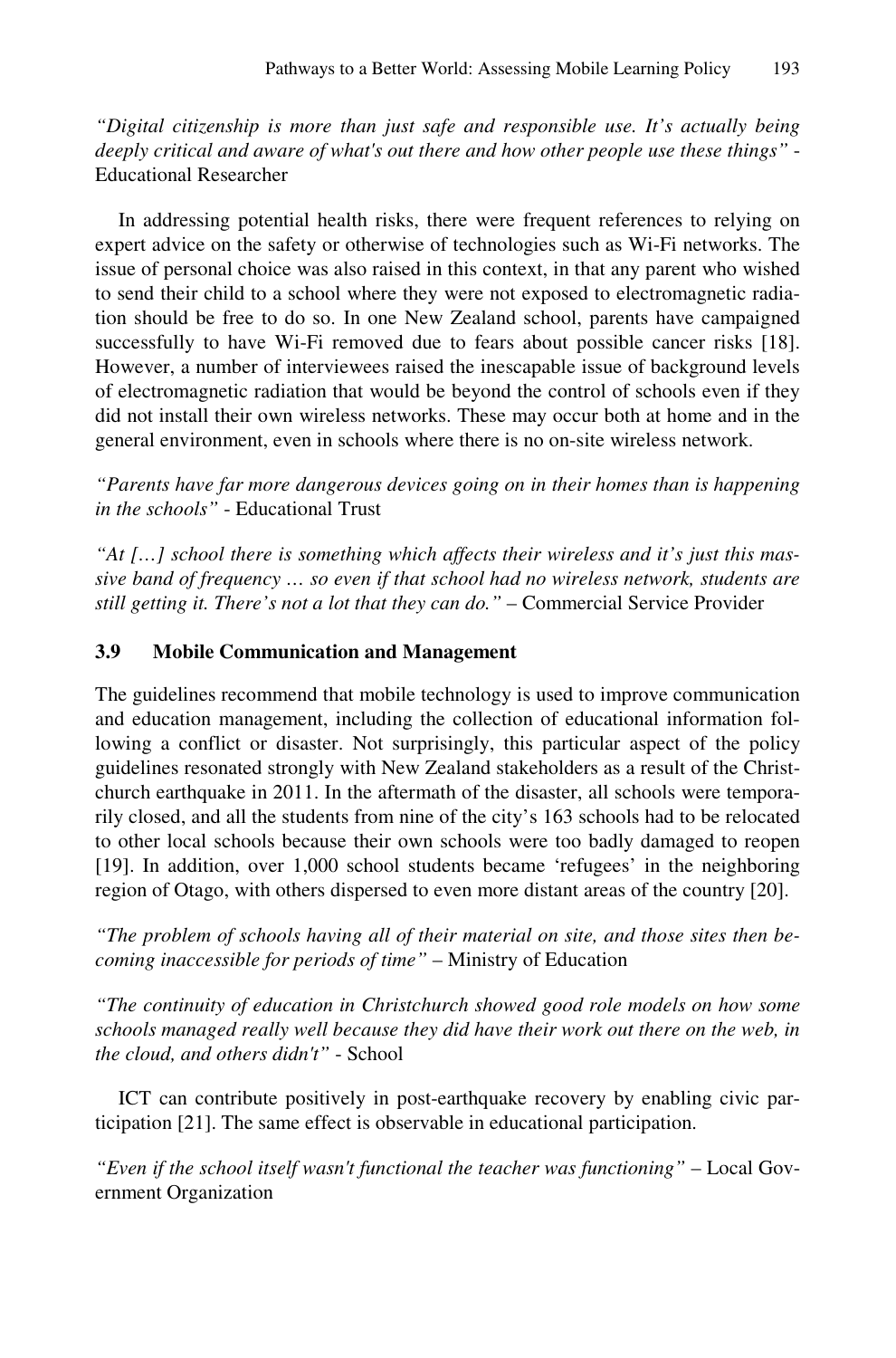It was also felt that some broader education was needed around public use of communication resources during a disaster:

*"Maybe some policy around citizens' behaviour, mobile device behaviour, in the event of a disaster, to ensure that the network's going to support the communications needs associated with a disaster."* - Crown Agency

#### **3.10 Advocacy, Leadership and Dialogue**

The need for awareness of mobile learning to be raised through advocacy, leadership and dialogue was acknowledged by all of the interviewees. Indeed, many of them saw a major part of their role as addressing this aspect of policy. Perhaps the most important aspect of dialogue highlighted during the interviews was that which takes place between schools and parents.

*"You have to involve parents really early, have to talk to them and meet them and discuss, because all of those questions about policies come up. How are you going to filter the Internet? How are you going to deal with broken devices or stolen devices?"*  – Commercial Service Provider

One of the most interesting responses that emerged around advocacy and leadership was the way that it is often the students, rather than the staff, who demonstrate this in the classroom:

*"They start sharing with each other, they start helping each other, those different experts arise in the classroom" –* Educational Researcher

# **4 Conclusions**

This paper has reported on the results of an interview-based study designed to benchmark mobile learning policy in a developed, innovative nation against the UNESCO mobile learning policy guidelines. The intent of this study was to gain new insights into how generic policy guidelines may be implemented in practice, and to reveal subthemes in the guidelines that will inform policymakers wishing to promote mobile learning in different national and cultural contexts. The study reaffirms some core recommendations, such as the need to introduce the use of mobile devices into teacher education and the importance of maintaining equity. However the study also reveals that, in some cases, the promotion of mobile learning may have to be balanced with opposing principles such as user choice. The conflicting demands of cost and quality have also emerged in more than one context, including the provision of mobile devices and the sourcing of digital educational resources. It is therefore one role of policy to ensure that market forces alone do not dictate practice, for example by ensuring that indigenous language learning resources are provided. Further, some positive aims of the policy, for example promoting gender equality, may prove to be highly complex in practice due to specific local conditions. Throughout the analysis, it is clear that in most cases, while the recommendations are seen as positive and worthy in their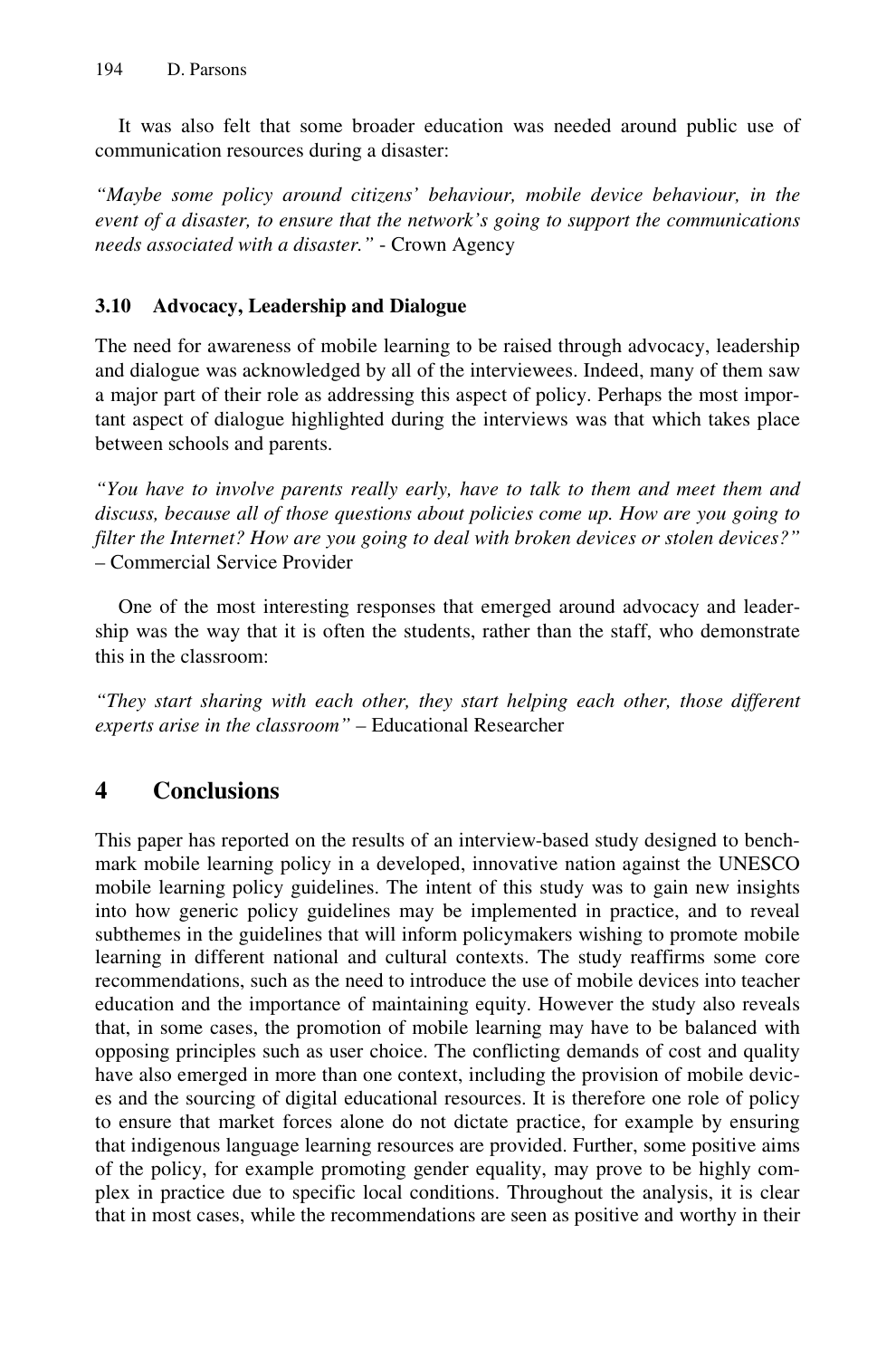intents, the detail of policy on the ground will need to deal with conflicting demands, philosophies and constraints. It is hoped that the New Zealand experience will be informative for other policy makers around the world and help prepare them for building pathways to a better world.

**Acknowledgments.** The author wishes to thank the interviewees who contributed their knowledge and experience to this article.

## **References**

- 1. UNESCO: Policy guidelines for mobile learning, http://unesdoc.unesco.org/images/0021/002196/219641e.pdf
- 2. Folkestad, B.: Analysing Interview Data: Possibilities and challenges. Eurosphere working paper series 13, http://eurospheres.org/files/2010/08/

Eurosphere\_Working\_Paper\_13\_Folkestad.pdf

- 3. Naismith, L., Lonsdale, P., Vavoula, G., Sharples, M.: Literature Review in Mobile Technologies and Learning, Futurelab Report 11, http://telearn.archives-ouvertes.fr/docs/00/ 19/01/43/PDF/Naismith\_2004.pdf
- 4. Kukulska-Hulme, A., Sharples, M., Milrad, M., Arnedillo-Sanchez, I., Vavoula, G.: Innovation in Mobile Learning: A European Perspective. International Journal of Mobile and Blended Learning 1(1), 13–35 (2009)
- 5. Shuler, C.: Pockets of Potential: Using Mobile Technologies to Promote Children's Learning. The Joan Ganz Cooney Center (2009), http://www.joanganzcooneycenter.org/ wp-content/uploads/2010/03/pockets\_of\_potential\_1\_.pdf
- 6. Wright, N.: e-Learning and implications for New Zealand schools: A literature review. Education Counts (2010),

```
http://www.educationcounts.govt.nz/publications/ict/ 
e-learning-and-implications-for-new-zealand-schools-a-
literature-review/pedagogy-and-e-learning
```
- 7. Netsafe: Policies and Use Agreements (2010), http://www.netsafe.org.nz/keeping\_safe.php?pageID=81&section ID=education&menuID=81
- 8. Māori Language Commission: Promoting Positive Attitudes to the Māori Language in the Classroom (2000),

http://www.tetaurawhiri.govt.nz/english/pub\_e/ classroom/booklet.shtml

- 9. Fishman, J.: What do you lose when you lose your language? In: Cantoni, G. (ed.) Stabilizing Indigenous Languages. Northern Arizona University (2007)
- 10. McKenzie, T.: The Challenges and Opportunities of Using Mobile Devices to Attain Māori Language Proficiency. Victoria University of Wellington PhD Thesis, http://researcharchive.vuw.ac.nz/xmlui/bitstream/ handle/10063/3291/thesis.pdf
- 11. van Dijk, J., Hacker, K.: The Digital Divide as a Complex and Dynamic Phenomenon. The Information Society 19, 315–326 (2003)